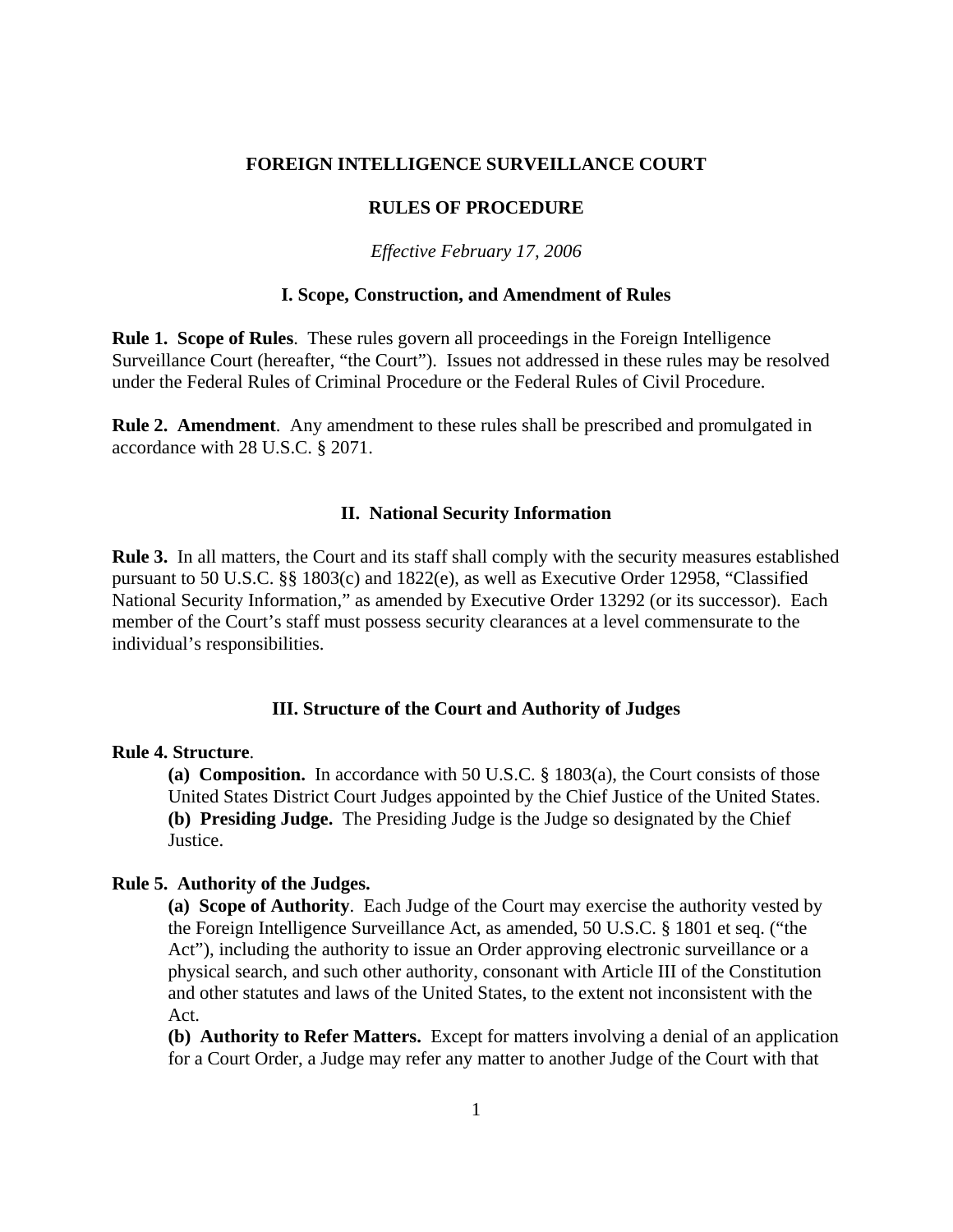Judge's consent. If a Judge directs the government to supplement an application, that Judge may direct the government to present the next renewal of that application to that Judge. If a matter is presented to a Judge whose tenure on the Court expires while the matter is pending, the Presiding Judge shall re-assign the matter.

**(c) Publication of Opinions.** On request by a Judge, the Presiding Judge, after consulting with other Judges of the Court, may direct that an Opinion be published. Before publication, the Opinion must be reviewed by the Executive Branch and redacted, as necessary, to ensure that properly classified information is appropriately protected pursuant to Executive Order 12958 as amended by Executive Order 13292 (or its successor).

#### **IV. Attorneys Authorized to Appear Before the Court**

**Rule 6. License and Other Requirements for Attorneys.** An attorney may appear on a matter with the permission of the Judge before whom the matter is pending. An attorney who appears before the Court must be a licensed attorney and a member, in good standing, of the bar of a federal court, except that an attorney who is employed by and represents the United States or any of its agencies in a matter before the Court may appear before the Court regardless of federal bar membership. All attorneys appearing before the Court must have the appropriate security clearances.

# **V. Clerk's Office**

#### **Rule 7. Duties of the Clerk.**

**(a) Duties.** The Clerk will support the work of the Court consistent with the directives of the Presiding Judge. The Presiding Judge may permit the duties of the Clerk to be delegated.

# **(b) Court Records.**

**(i) Maintenance of Court Records.** The Clerk will: (A) maintain the Court's docket and records — including records and recordings of proceedings before the Court — and the seal; (B) accept all documents for filing; (C) keep all records, pleadings, and files in a secure location, making those materials available only to persons authorized to have access to them; and (D) perform any other duties, consistent with the usual powers of a Clerk of Court, as the Presiding Judge may authorize.

**(ii) Release of Court Records.** Except when Orders or Opinions are provided to the government when issued, no Court records or other materials may be released without prior motion to and Order by the Court. Court records shall be released in conformance with the security measures referenced in Rule 3.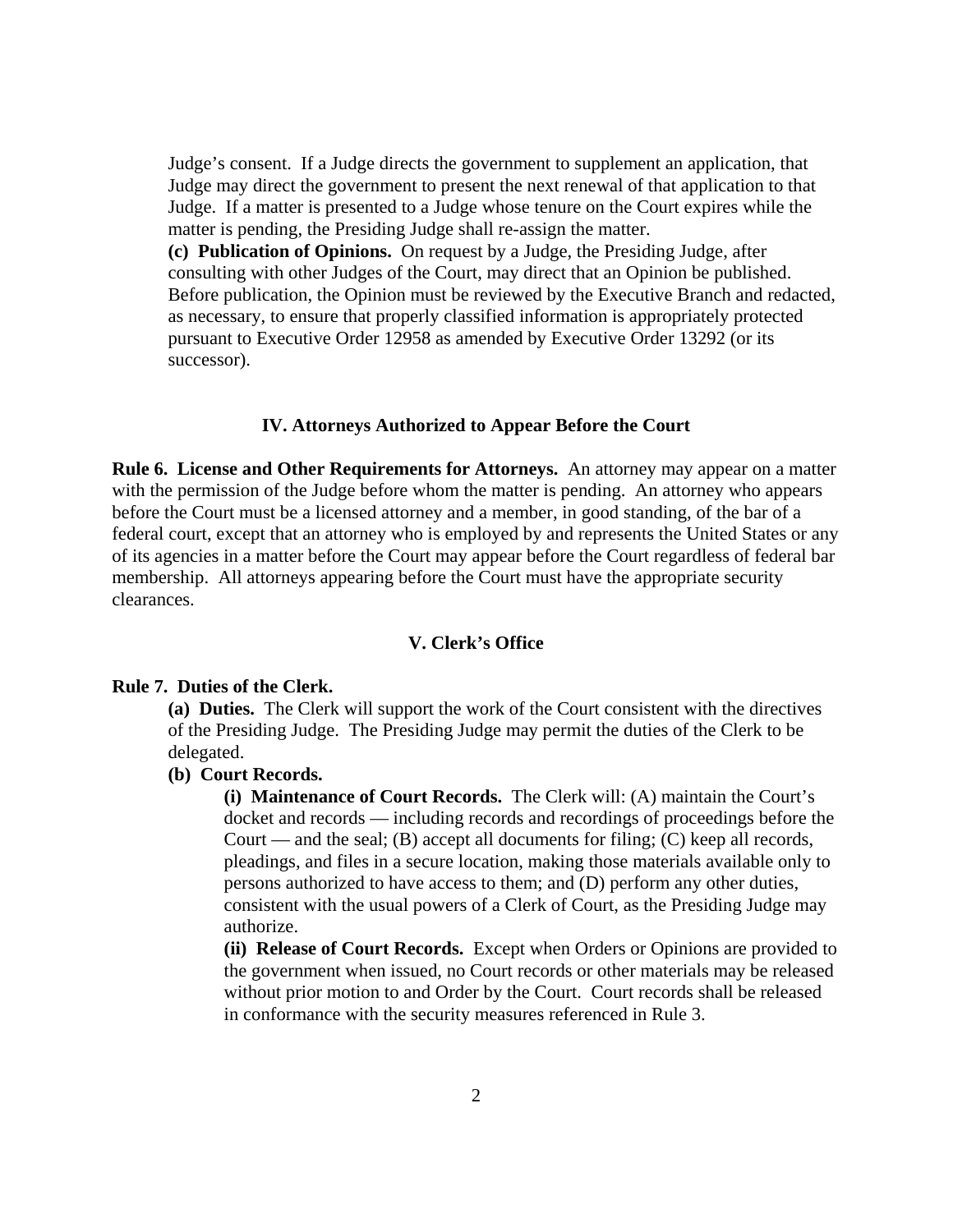**(c) Electronic Filing.** The Clerk, when authorized by the Court, may accept and file applications, Orders, and other filings by any reliable, and appropriately secure, electronic means.

# **VI. Form and Filing of Applications for Court Orders**

# **Rule 8. Form of Applications for Court Order.**

**(a) Compliance With the Foreign Intelligence Surveillance Act.** A Federal officer may file an application for a Court Order in accordance with the Foreign Intelligence Surveillance Act. The application must be approved and certified in accordance with the Act. The application must contain the statements and other information required by the Act.

**(b) Citations.** Each application must contain citations to pertinent provisions of the Act.

**(c) Facsimile or Digital Signatures.** With the Judge's consent, an application may be submitted by any reliable, and appropriately secure, electronic means, including facsimile.

#### **Rule 9. Time of Submission; Applications.**

**(a) Time of Submission.** Other than for an application being submitted following the Attorney General's authorization of emergency physical search, electronic surveillance, or pen register/trap and trace surveillance, proposed applications and orders must be submitted at least seven calendar days before the date of the scheduled hearing. The final application with the Federal officer's written oath or affirmation, and the approval and certification required by the Act, may be submitted later, but no later than two hours before the scheduled hearing.

**(b) Notice of Changes.** The government may submit an amended application, but it must identify any differences from previous submissions at the time the Court reviews the final application.

# **Rule 10. New Matters; Supplementation.**

**(a) Notice to the Court**. If an application or other request for action involves an issue not previously before the Court — including, but not limited to, novel issues of technology or law — the applicant must inform the Judge of the nature and significance of that issue.

**(i) Memorandum Relating to New Technology.** Prior to requesting authorization to use a new surveillance or search technique, the government must submit a memorandum to the Court which: (A) explains the technique; (B) describes the circumstances of the likely use of the technique; (C) discusses legal issues apparently raised by the technique; and (D) describes proposed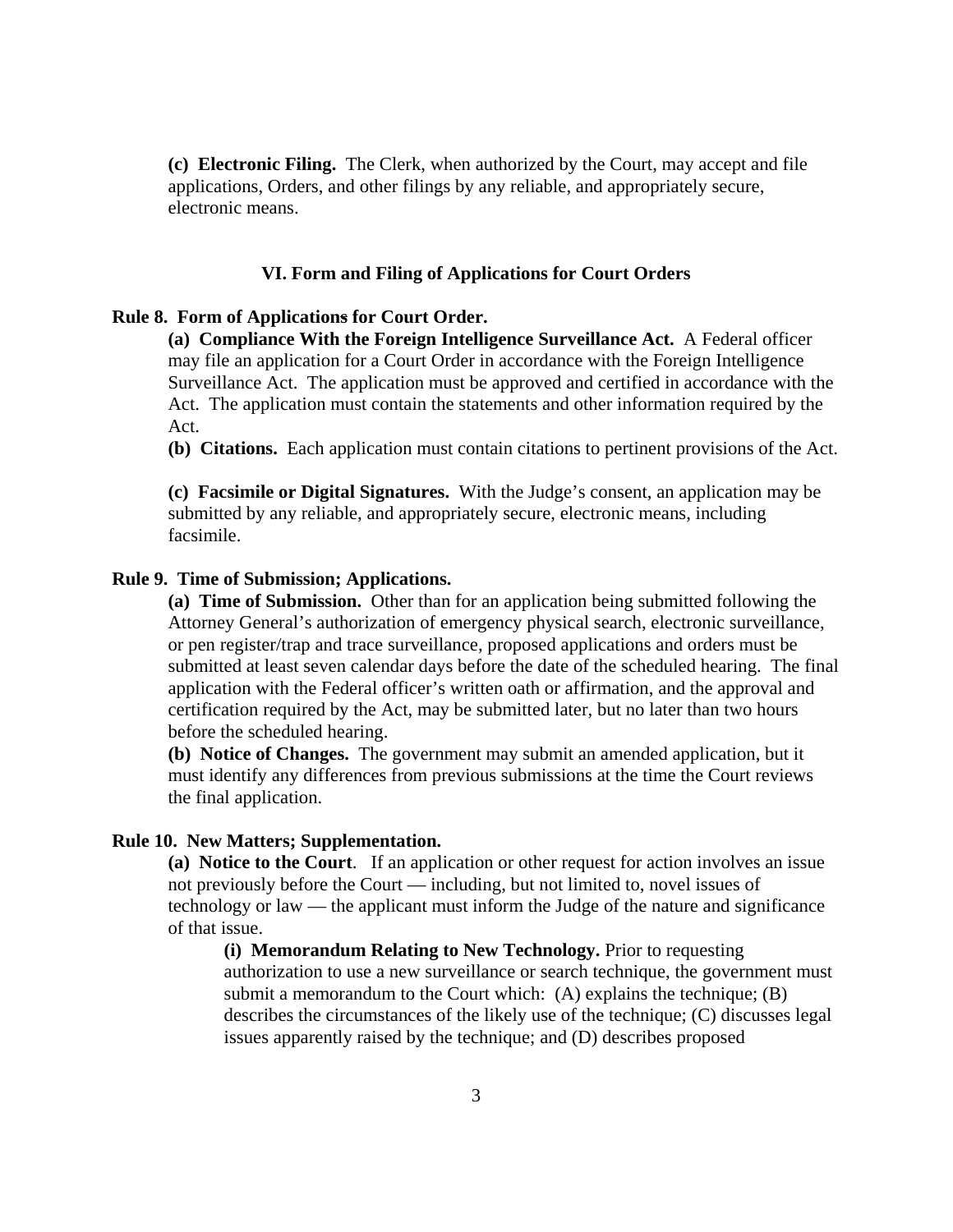minimization procedures to be applied to the use of the technique. At the latest, the memorandum must be submitted as part of the first application that seeks to employ the new technique.

**(ii) Legal Memorandum.** If an application or other request for action raises an issue of law not previously considered by the Court, the government must submit a memorandum of law in support of its position on each new issue. At the latest, the memorandum must be submitted as part of the first application that raises the issue.

**(b) Correction of Material Facts.** If the government discovers that a submission to the Court contained a misstatement or omission of material fact, the government, in writing, must immediately inform the Judge to whom the submission was made of: (i) the misstatement or omission; (ii) any necessary correction; (iii) the facts and circumstances relevant to the misstatement or omission; (iv) any modifications the government has made or proposes to make in how it will implement any authority granted by the Court; and (v) how the government proposes to dispose of or treat any information obtained as a result of the misstatement or omission.

**(c) Disclosure of Non-Compliance.** If the government discovers that any authority granted by the Court has been implemented in a manner that did not comply with the Court's authorization, the government, in writing, must immediately inform the Judge to whom the submission was made of: (i) the non-compliance; (ii) the facts and circumstances relevant to the non-compliance; (iii) any modifications the government has made or proposes to make in how it will implement any authority granted by the Court; and (iv) how the government proposes to dispose of or treat any information obtained as a result of the non-compliance.

**(d) Supplementation.** The Court may require the applicant to furnish any information the reviewing Judge deems necessary for an informed review of that application and any proposed Orders relating to it.

**Rule 11. Motions.** Unless the Judge who issued the Order granting an application directs otherwise, a motion to amend the Order need not be presented to the Judge who issued it. The Judge to whom a motion is presented may refer the motion for review and determination to the Judge who ruled on the application.

# **Rule 12. Applications Following Approval of Emergency Authorizations.**

**(a) Notification.** A Judge who has been notified of the emergency authorization of electronic surveillance, physical search, or pen register/trap and trace surveillance pursuant to 50 U.S.C. § 1805(f), § 1824(e), or § 1843, may refer the consequent application to another Judge of the Court.

**(b) Hearings.** To the extent practicable, hearings on applications consequent to emergency authorizations shall be added to regularly scheduled court sessions.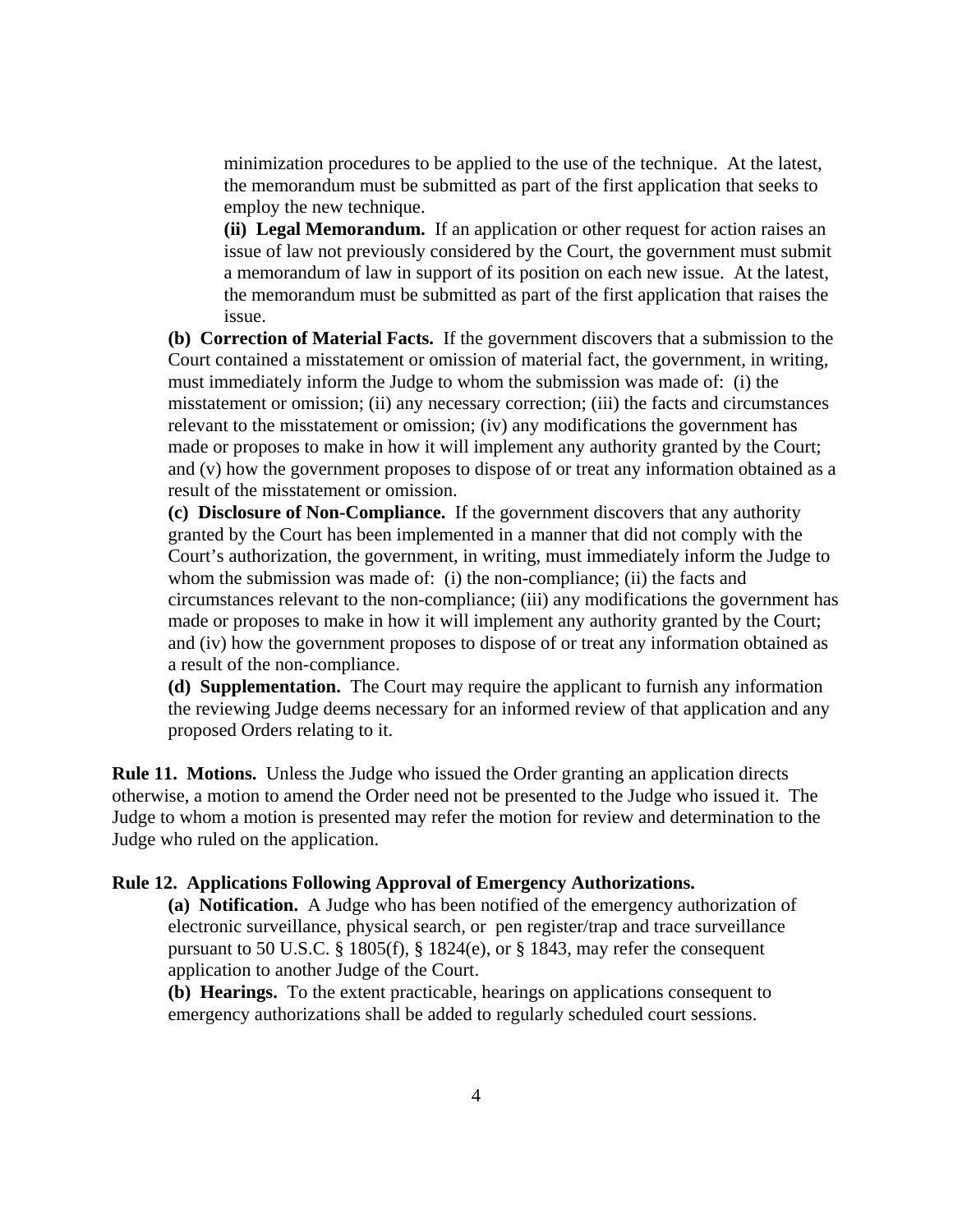# **VII. Hearings**

# **Rule 13. Hearings.**

**(a) Scheduling.** The Judge to whom an application is presented shall set the time for the hearing.

**(b) Ex Parte.** Except as provided for under Rule 15, all hearings shall be ex parte and conducted in a secure location and manner.

**(c) Appearances.** Unless excused, the official supplying the factual information upon which an Order is sought and an attorney for the applicant must attend the hearing, along with other representatives of the government as the Court may direct or permit.

**(d) Testimony; Oath; Recording of Proceedings.** The Judge may take testimony under oath and receive other evidence. The testimony may be recorded electronically or as the Judge may otherwise direct, consistent with the security measures referenced in Rule 3.

# **VIII. Orders**

#### **Rule 14. Contents.**

**(a) Citations.** All Orders must contain citations to pertinent provisions of the Foreign Intelligence Surveillance Act.

# **(b) Denying Applications.**

**(i). Written Statement of Reasons**. If a Judge denies an application, the Judge must immediately prepare and file a written statement of each reason for the decision and cause a copy of the statement to be served on the government. **(ii). Submission of Previously Denied Applications.** When a Judge denies an application, further submission of the application may be made only to that Judge.

**(c) Approving Applications; Expiration Date.** The expiration date and time of an Order approving an application must be computed on the basis of calendar days, not judicial business days, and must be stated as Eastern Time. Expiration dates must be computed from the date and time of the Court's issuance of an Order, or, if applicable, of the Attorney General's exercise of emergency authorization pursuant to 50 U.S.C. § 1805(f), § 1824(e), or § 1843.

**(d) Electronic Signatures.** The Judge may sign the Order by any reliable, and appropriately secure, electronic means, including facsimile.

### **Rule 15. Enforcement; Sanctions.**

**(a) Show Cause Motions.** If a person or entity served with a Court Order (the "recipient") fails to comply with that Order, the government may move the Court for an Order to show cause why the recipient should not be held in contempt and sanctioned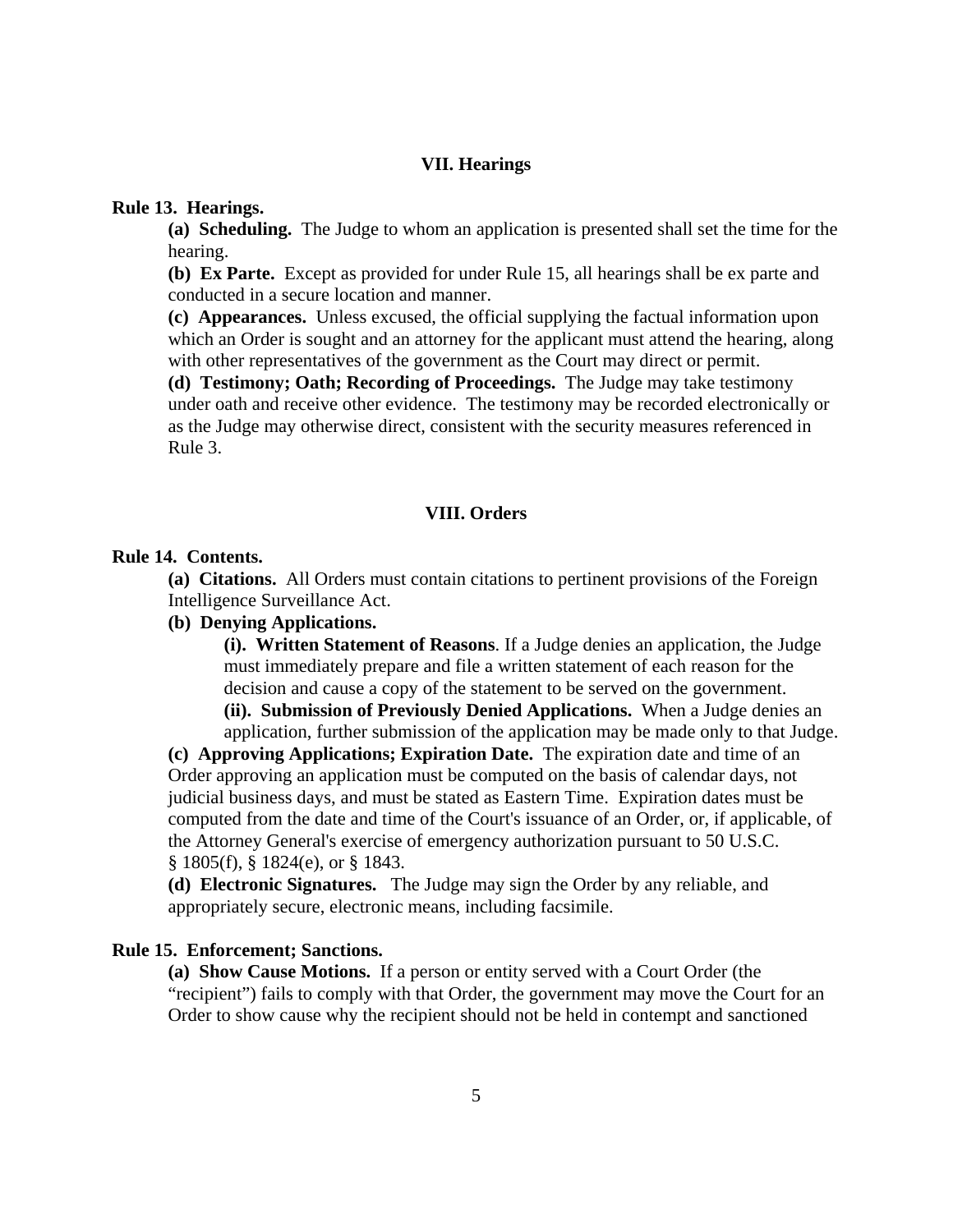accordingly. The motion must be filed with the Clerk of the Court and referred to the Judge of the Court who entered the underlying Order.

# **(b) Proceedings.**

**(i)** An Order to show cause must confirm issuance of the underlying Order, schedule further proceedings, and afford the recipient an opportunity to show cause why the recipient should not be held in contempt.

**(ii)** Proceedings on motions and Orders to show cause must be *in camera*. All records of such proceedings must be maintained in conformance with 50 U.S.C.  $$1803(c)$ .

**(iii)** If the recipient fails to show cause for noncompliance with the underlying Order, the Court may find the recipient in contempt and enter any further Orders it deems necessary and appropriate to compel compliance and to sanction the recipient for noncompliance with the underlying Order.

**(iv)** If the recipient shows cause for noncompliance or if the Court concludes that the underlying Order should not be enforced as issued, the Court may enter any further Orders it deems appropriate.

# **Rule 16. Returns; Time for Filing; Contents.**

# **(a) Time for Filing.**

**(i) Search Orders.** Unless otherwise ordered by the Court, a return must be made following the issuance of a Search Order either at the time of submission of a renewal application or within ninety days of the execution of a Search Order, whichever is sooner.

**(ii) Other Orders.** The Court may order the filing of other returns at a time and in a manner as it deems appropriate.

**(b) Contents.** The return must: (i) notify the Court of the execution of the Order; (ii) describe the circumstances and results of the search or other activity including, where appropriate, an inventory; (iii) certify either that the execution was in conformity with the Order, or, if not in conformity, describe any deviation in execution from the Order and explain the reasons for any deviation; and (iv) include any other information as the Court may direct.

# **IX. Sequestration or Destruction**

**Rule 17. Sequestration or Destruction.** If the government submits material for sequestration, the Presiding Judge may order the government to file a memorandum stating the circumstances of the material's acquisition, reasons for the request to sequester rather than destroy the material, and any other information as the Presiding Judge may direct. The Presiding Judge may direct the Clerk to keep the material, specifying the terms and conditions of its retention, or order the Clerk or the government to destroy the material.